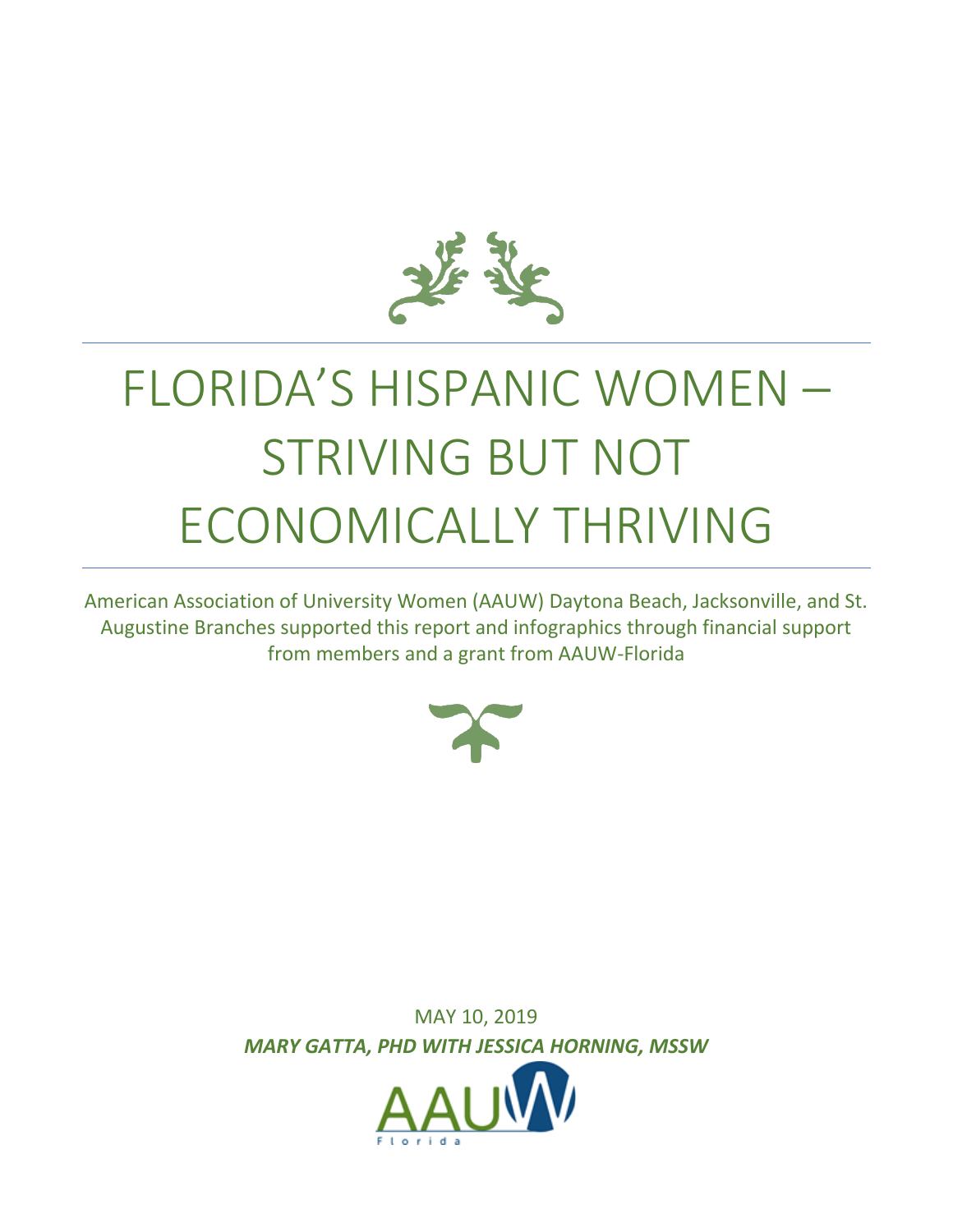#### *Florida's Hispanic Women – Striving But Not Economically Thriving*

*American Association of University Women (AAUW) Daytona Beach, Jacksonville, and St. Augustine Branches supported this report and infographics through financial support from members and a grant from AAUW-Florida*

#### *Mary Gatta, PhD with Jessica Horning, MSSW*

#### *EXECUTIVE SUMMARY*

According to the 2017 American Community Survey, Hispanics represent a quarter of the Florida's population and that proportion is expected to grow. This report investigates the economic security of the growing population of Hispanic women in Florida across the lifespan. To benchmark economic security for workers we use the Basic Economic Security Tables/BEST) and for retirees we use the Elder Economic Security Index/Elder Index). In addition, we include nationally available data from the American Community Survey and discussions with Hispanic women. We share both the economic picture for Hispanic women in the state (and counties) and policy recommendations.

Overall this report found that the picture of economic security for Hispanic women in Florida is complex. While Hispanic women struggle to attain economic security throughout their lives, older Hispanic women are more economically insecure than their younger counterparts. Further, while Hispanic women have made inroads into the Florida labor market, they continue to experience gender gaps in pay and remain segregated in gender- and race-typed occupations. This complex picture demonstrates that Hispanic women are not a homogenous group in the state of Florida and these differences need to be understood in the context of any policy and programmatic recommendations.

## **KEY ECONOMIC SECURITY INDICATORS FOR WORKING AGED HISPANIC WOMEN**

## **Income/Gender Pay Gap**

- $\checkmark$  Hispanic household and individual incomes fall below the state's median income levels, and lag behind Whites. Specifically, the median income for households in Florida in 2017 was \$52,784 and for individuals was \$28,313. While White households and individual median incomes were above the state average (\$62,704 and \$33,369), Hispanic households and individual incomes were below the state average (\$44,279 and \$23,313).
- $\checkmark$  While inn 2017 all women in Florida faced a gender pay gap relative to White men and samerace men, Hispanic women (like Black women) faced a substantial pay gap relative to White men. White women earned 82% of what White men earned, while Hispanic women earned only 60% of White men's earnings. In comparison to Hispanic men, Hispanic women earned 88% of what Hispanic men earned.

## **Occupational Distribution**

 $\checkmark$  Working Hispanic women and men tend to be segregated into gender and race typical occupations. The leading occupations where Hispanic women were employed in the state in 2017 were maids and housekeeping cleaners (OCC CODE 4230), followed by secretaries and administrative assistants (OCC CODE 5700) and cashiers (OCC CODE 4720). Overall, these occupations are race- and gender-typed and characterized by low wages and little advancement.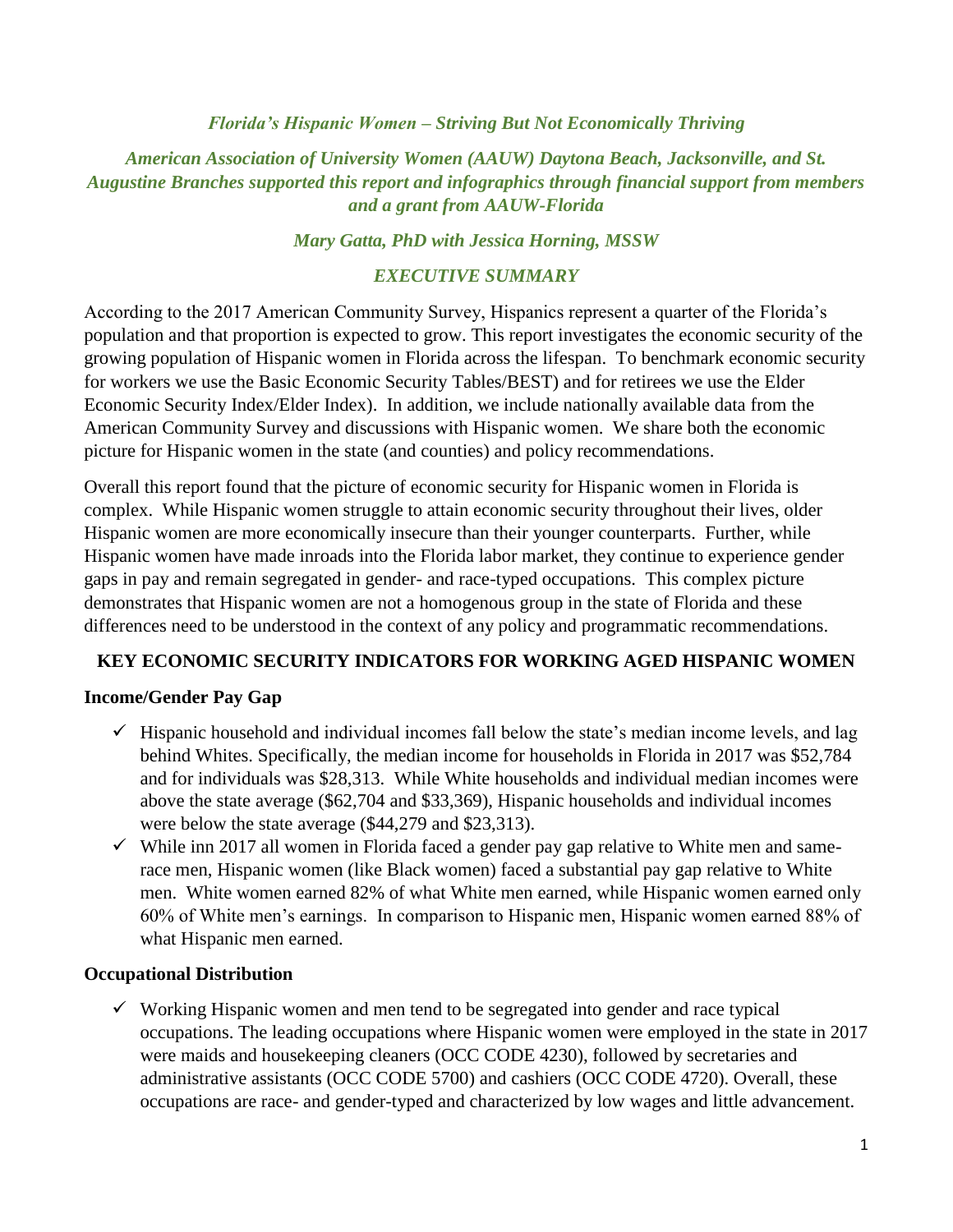$\checkmark$  In 2017, Hispanic men also found themselves concentrated in race- and gender-typed work that is often low wage: drivers/sales workers and truck drivers (OCC CODE 9130); construction laborers (OCC CODE 6260); and miscellaneous managers, including funeral service managers and postmaster and mail superintendents (OCC CODE 0430).

## **Education**

 $\checkmark$  Hispanic women have made some progress in their educational attainment. In 2017, while 42% of Hispanic women in Florida had less than a high school degree; 8% held Associate degrees, 14% held Bachelor degrees; and 6% held Graduate degrees.

## **Health Insurance and Supports**

- $\checkmark$  In 2017, Hispanics were more likely to be uninsured than were Whites and Blacks. Specifically 17% of Hispanics in Florida were uninsured as compared to 10% of Whites and 12% of Blacks.
- $\checkmark$  With regard to Medicaid in 2017, 27% of Hispanics received Medicaid as compared to 13% of Whites and 35% of Blacks.
- $\checkmark$  Hispanics in 2017 were also less likely to receive Social Security than White and Blacks, and less likely than Blacks to receive Supplemental Nutritional Aid Program (SNAP).
- $\checkmark$  The poverty rates for female-headed Hispanic households in 2017 were significant (28% for female householders and 37% for female householders with children under 18 years old).

# **KEY ECONOMIC SECURITY INDICATORS FOR RETIRED HISPANIC WOMEN**

- $\checkmark$  While in 2017 all women in Florida report lower income in retirement than men, Hispanic women fare the worst—with the lowest median value of retirement income (\$9,101) of all race/sex groups.
- $\checkmark$  The annual median Social Security income for Hispanic women in 2017 was just \$8,898 as compared to \$17,291 for White men and \$12,134 for White women.
- $\checkmark$  Hispanic women reported that Social Security accounted for 76% of their income in retirement, while White men and White women rely on that income source at a lower percentage (64% and 66%, respectively).

## **ECONOMIC SECURITY FOR WORKING AGED HISPANIC FLORIDIANS, 2017**

Using the Basic Economic Security Tables (BEST) as a benchmark, we found working-aged Hispanics experience significant levels of economic insecurity, and Hispanic women are particularly at risk.

- $\checkmark$  Over half (52%) of all Hispanic working age adults were economically insecure in Florida. This number is far greater than White adults (31%) and just slightly better than Black adults (58%).
- $\checkmark$  Overall, women in Florida were more likely than were men to live in households that are economically insecure. Among Hispanics 54% of women had incomes below economic security for their family type as compared to 50% of men. In contrast a third of White women were economically insecure and as were slightly below two-thirds (63%) of Black women.
- $\checkmark$  While 57% of all children in Florida lived in households that are economically insecure, a striking 67% of Hispanic and 80% of Black children lived in economically insecure households.